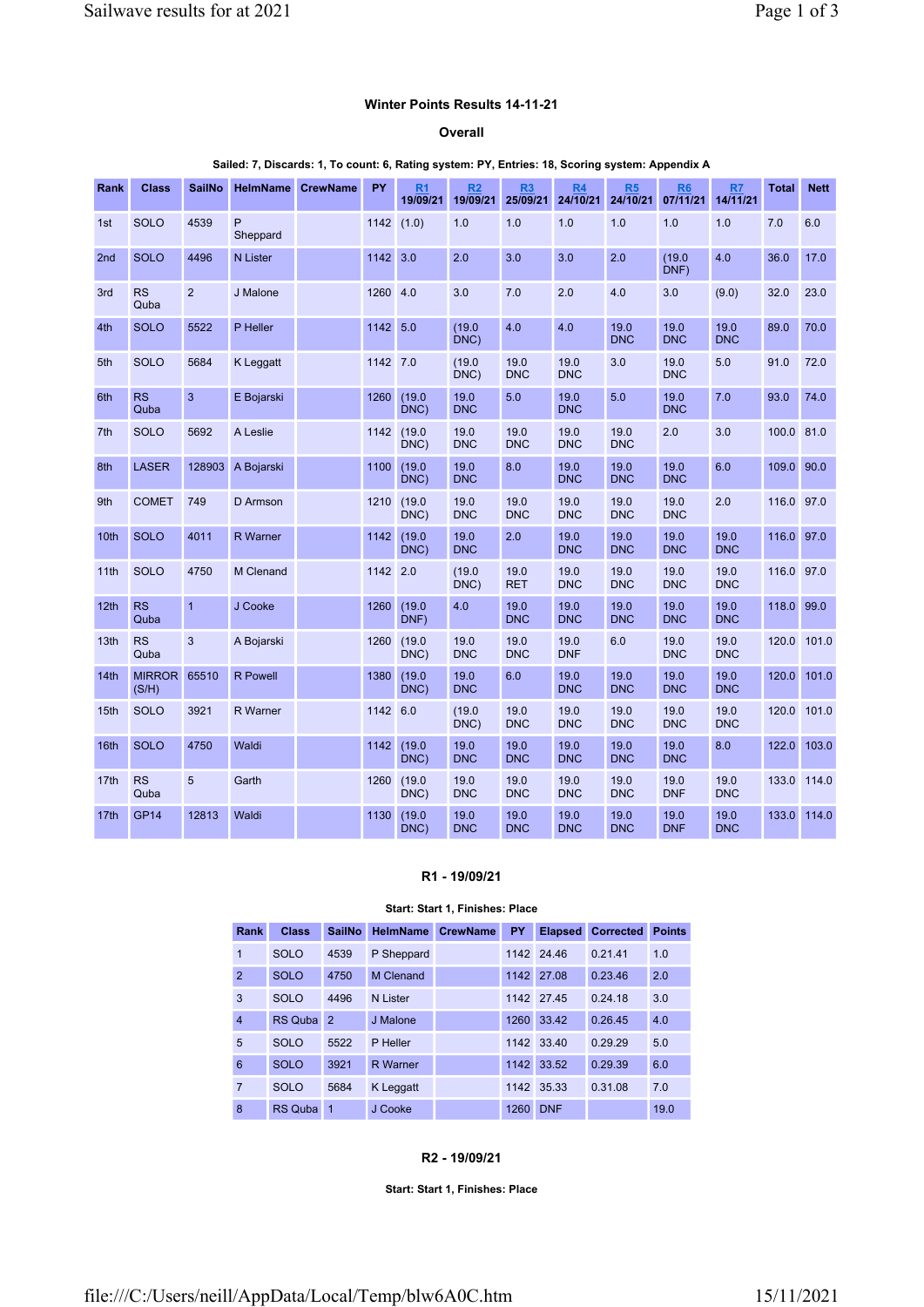| Rank           | <b>Class</b> |      | SailNo HelmName CrewName | <b>PY</b> |            | <b>Elapsed Corrected</b> | <b>Points</b> |
|----------------|--------------|------|--------------------------|-----------|------------|--------------------------|---------------|
|                | <b>SOLO</b>  | 4539 | P Sheppard               |           | 1142 24.29 | 0.21.26                  | 1.0           |
| $\overline{2}$ | <b>SOLO</b>  | 4496 | <b>N</b> Lister          |           | 1142 28.51 | 0.25.16                  | 2.0           |
| 3              | RS Quba 2    |      | J Malone                 |           | 1260 27.31 | 0.27.18                  | 3.0           |
| $\overline{4}$ | RS Quba 1    |      | J Cooke                  | 1260      | 25.46      | 0.34.05                  | 4.0           |

### R3 - 25/09/21

#### Start: Start 1, Finishes: Place

| Rank           | <b>Class</b> | <b>SailNo</b>  | <b>HelmName</b> | <b>CrewName</b> | PY       | <b>Elapsed</b> | <b>Corrected</b> | <b>Points</b> |
|----------------|--------------|----------------|-----------------|-----------------|----------|----------------|------------------|---------------|
| $\mathbf{1}$   | <b>SOLO</b>  | 4539           | P Sheppard      |                 | 1142     | 54.28          | 0.47.42          | 1.0           |
| 2              | <b>SOLO</b>  | 4011           | <b>R</b> Warner |                 | 1142     | 63.13          | 0.55.21          | 2.0           |
| 3              | <b>SOLO</b>  | 4496           | <b>N</b> Lister |                 | 1142     | 66.30          | 0.58.14          | 3.0           |
| $\overline{4}$ | <b>SOLO</b>  | 5522           | P Heller        |                 | 1142     | 66.44          | 0.58.26          | 4.0           |
| 5              | RS Quba      | 3              | E Bojarski      |                 | 1260     | 74.14          | 0.58.55          | 5.0           |
| 6              | MIRROR (S/H) | 65510          | <b>R</b> Powell |                 | 1380     | 65.51          | 1.11.35          | 6.0           |
| $\overline{7}$ | RS Quba      | $\overline{2}$ | J Malone        |                 | 1260     | 61.40          | 1.13.25          | 7.0           |
| 8              | <b>LASER</b> | 128903         | A Bojarski      |                 | 1100     | 55.29          | 1.15.40          | 8.0           |
| 9              | <b>SOLO</b>  | 4750           | M Clenand       |                 | 1142 RET |                |                  | 19.0          |

### R4 - 24/10/21

### Start: Start 1, Finishes: Place

| <b>Rank</b>    | <b>Class</b> | <b>SailNo</b>  | <b>HelmName</b> | <b>CrewName</b> | <b>PY</b> | <b>Elapsed</b> | <b>Corrected</b> | <b>Points</b> |
|----------------|--------------|----------------|-----------------|-----------------|-----------|----------------|------------------|---------------|
| 1              | SOLO         | 4539           | P Sheppard      |                 | 1142      | 44.15          | 0.38.45          | 1.0           |
| 2              | RS Quba      | $\overline{2}$ | J Malone        |                 | 1260      | 50.47          | 0.40.18          | 2.0           |
| 3              | SOLO         | 4496           | N Lister        |                 |           | 1142 47.12     | 0.41.20          | 3.0           |
| $\overline{4}$ | <b>SOLO</b>  | 5522           | P Heller        |                 |           | 1142 36.39     | 0.42.47          | 4.0           |
| 5              | RS Quba 3    |                | A Bojarski      |                 | 1260      | <b>DNF</b>     |                  | 19.0          |

## R5 - 24/10/21

### Start: Start 1, Finishes: Place

| Rank           | <b>Class</b> | <b>SailNo</b> | <b>HelmName</b> | <b>CrewName</b> | <b>PY</b> | <b>Elapsed</b> | <b>Corrected</b> | <b>Points</b> |
|----------------|--------------|---------------|-----------------|-----------------|-----------|----------------|------------------|---------------|
| 1              | SOLO         | 4539          | P Sheppard      |                 | 1142      | 43.16          | 0.37.53          | 1.0           |
| 2              | <b>SOLO</b>  | 4496          | N Lister        |                 | 1142      | 46.47          | 0.40.58          | 2.0           |
| 3              | SOLO         | 5684          | K Leggatt       |                 | 1142      | 47.20          | 0.41.27          | 3.0           |
| $\overline{4}$ | RS Quba 2    |               | J Malone        |                 | 1260      | 48.09          | 0.47.46          | 4.0           |
| 5              | RS Quba 3    |               | E Bojarski      |                 | 1260      | 52.34          | 0.52.09          | 5.0           |
| 6              | RS Quba 3    |               | A Bojarski      |                 | 1260      | 54.43          | 0.54.17          | 6.0           |

## R6 - 07/11/21

### Start: Start 1, Finishes: Place

| Rank           | <b>Class</b> | <b>SailNo</b> | <b>HelmName</b> | <b>CrewName</b> | <b>PY</b> | <b>Elapsed</b> | <b>Corrected</b> | <b>Points</b> |
|----------------|--------------|---------------|-----------------|-----------------|-----------|----------------|------------------|---------------|
| 1              | SOLO         | 4539          | P Sheppard      |                 |           | 1142 41.43     | 0.36.32          | 1.0           |
| 2              | <b>SOLO</b>  | 5692          | A Leslie        |                 | 1142      | 47.21          | 0.41.28          | 2.0           |
| 3              | RS Quba 2    |               | J Malone        |                 | 1260      | 46.42          | 0.44.29          | 3.0           |
| $\overline{4}$ | <b>SOLO</b>  | 4496          | <b>N</b> Lister |                 | 1142      | <b>DNF</b>     |                  | 19.0          |
| $\overline{4}$ | RS Quba 5    |               | Garth           |                 | 1260      | <b>DNF</b>     |                  | 19.0          |
| $\overline{4}$ | <b>GP14</b>  | 12813         | Waldi           |                 | 1130      | <b>DNF</b>     |                  | 19.0          |